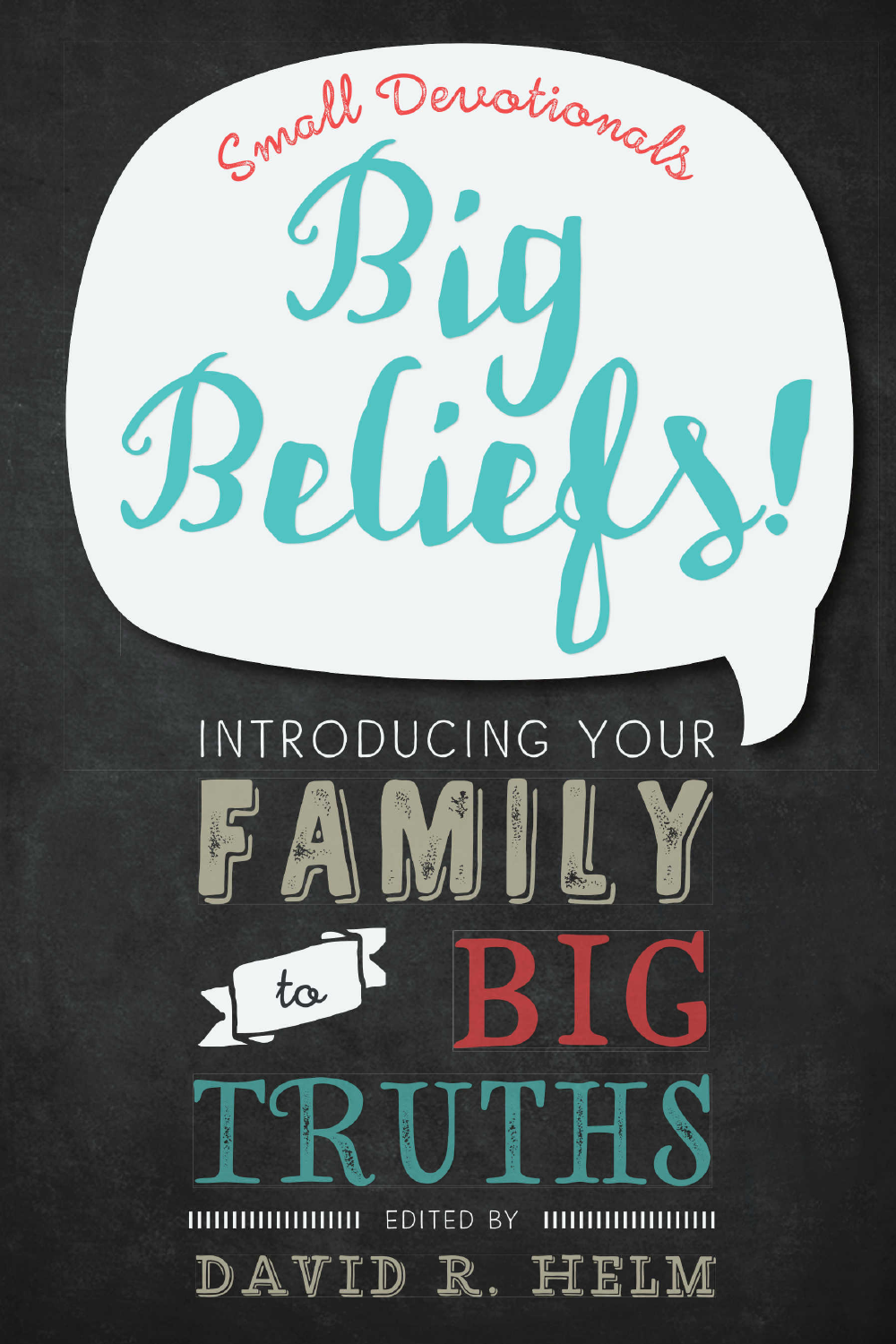

## SMALL DEVOTIONALS INTRODUCING YOUR FAMILY TO BIG TRUTHS

Edited By

## David R. Helm

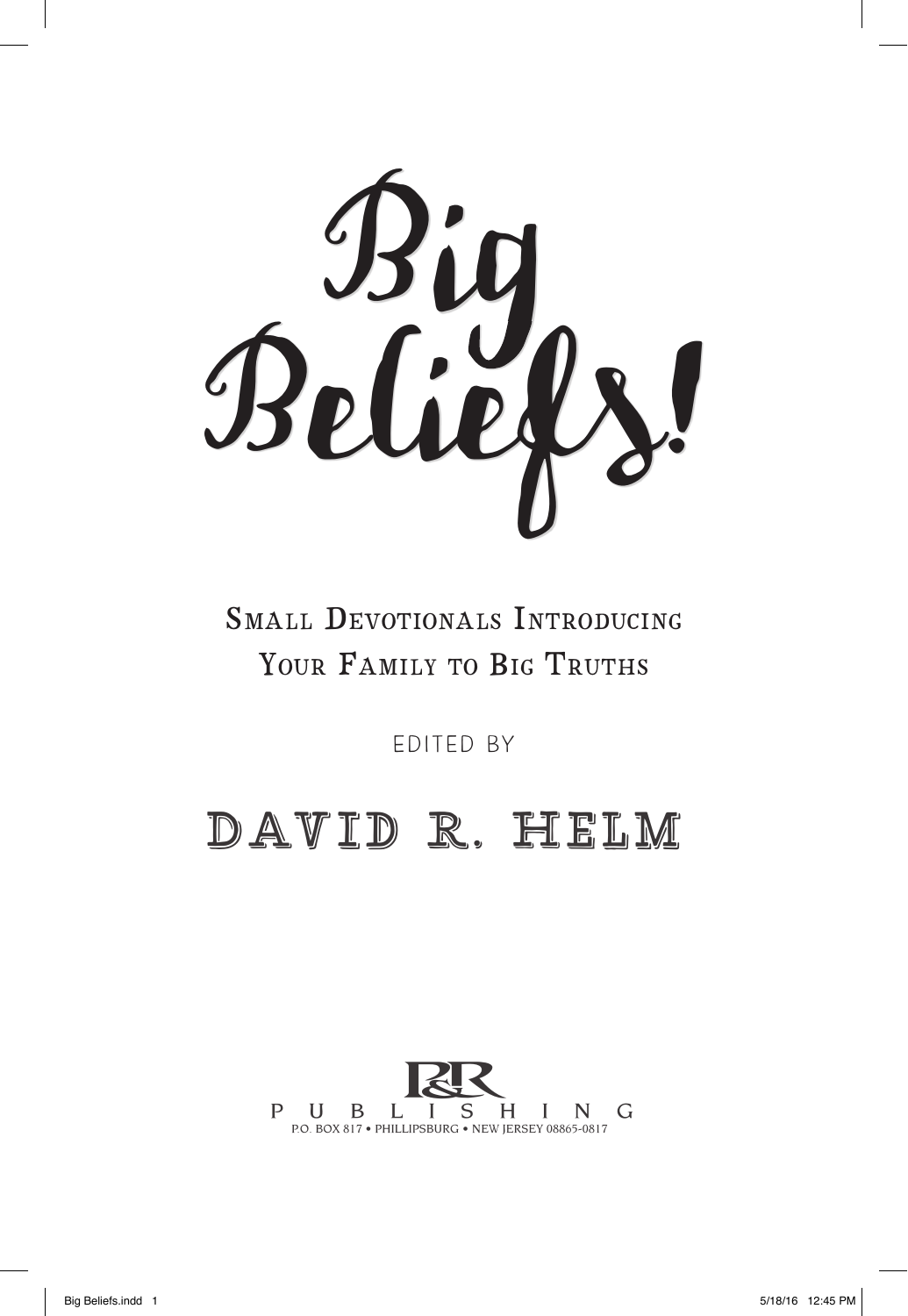© 2016 by Holy Trinity Church, Chicago, Illinois

All rights reserved. No part of this book may be reproduced, stored in a retrieval system, or transmitted in any form or by any means—electronic, mechanical, photocopy, recording, or otherwise—except for brief quotations for the purpose of review or comment, without the prior permission of the publisher, P&R Publishing Company, P.O. Box 817, Phillipsburg, New Jersey 08865-0817.

Scripture quotations are from the ESV® Bible (The Holy Bible, English Standard Version®), copyright © 2001 by Crossway, a publishing ministry of Good News Publishers. Used by permission. All rights reserved.

The Westminster Confession of Faith at the back of the book is taken from the *Modern English Study Version* © 1993 The Committee on Christian Education of the Orthodox Presbyterian Church. Used by permission.

Italics within Scripture quotations indicate emphasis added.

ISBN: 978-1-62995-128-7 (pbk) ISBN: 978-1-62995-129-4 (ePub) ISBN: 978-1-62995-130-0 (Mobi)

Printed in the United States of America

#### **Library of Congress Cataloging-in-Publication Data**

Names: Helm, David R., 1961- editor. Title: Big beliefs! : small devotionals introducing your family to big truths / David R. Helm, general editor. Description: Phillipsburg : P&R Pub., 2016. Identifiers: LCCN 2016003937| ISBN 9781629951287 (pbk.) | ISBN 9781629951294 (epub) | ISBN 9781629951300 (mobi) Subjects: LCSH: Westminster Confession of Faith. | Reformed Church—Doctrines. | Families—Religious life. | Christian education of children. | Christian education— Home training. | Theology, Doctrinal—Popular works. Classification: LCC BX9183 .B54 2016 | DDC 249—dc23 LC record available at http://lccn.loc.gov/2016003937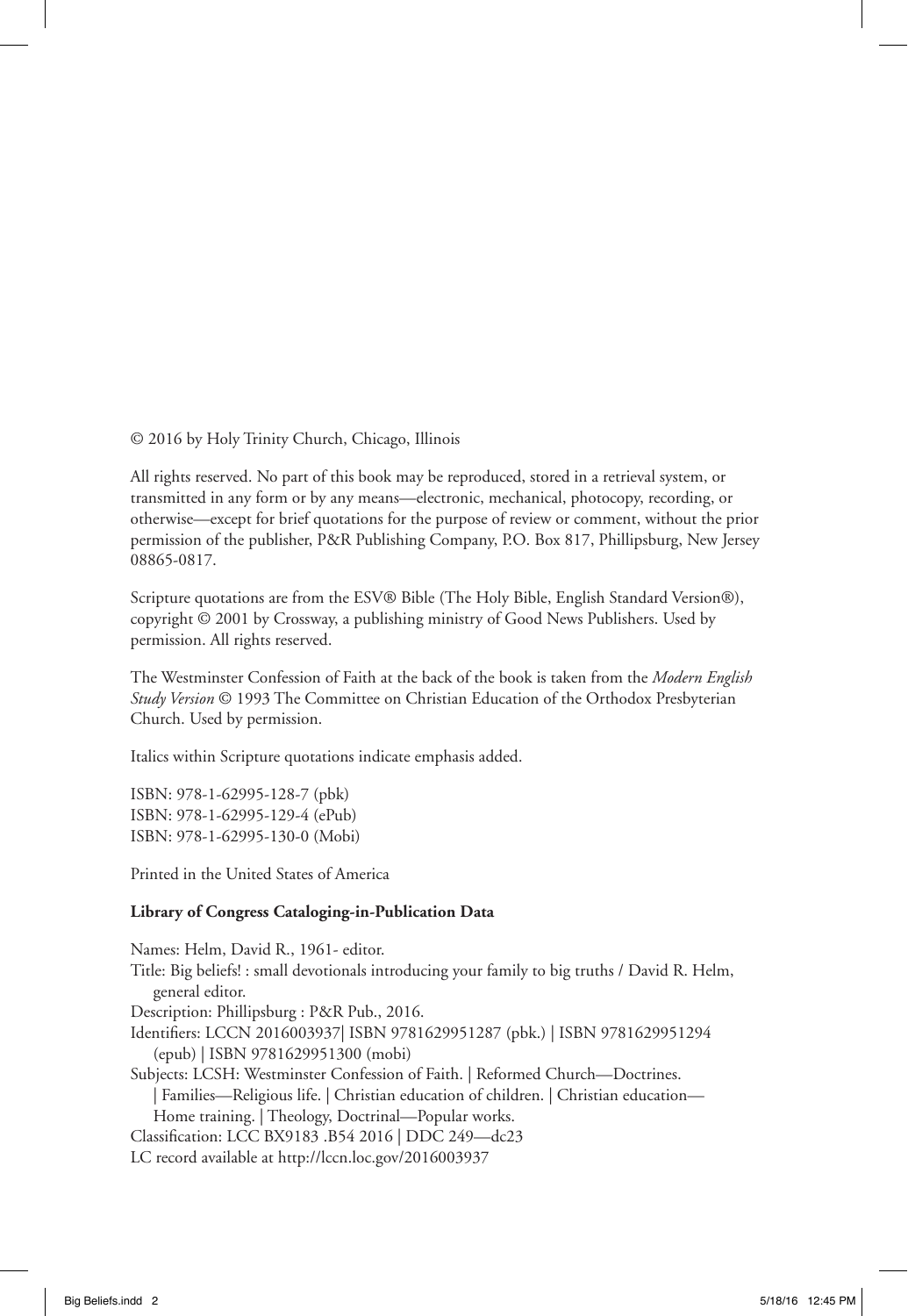## CONTENTS

## Part One: God's Word

|--|--|--|

### Part Two: God

## Part Three: The Fall, Sin, and Mankind

| Lesson 6: The Fall of Man, and Sin and Its Punishment $\dots \dots$ 35 |  |
|------------------------------------------------------------------------|--|
|                                                                        |  |
|                                                                        |  |

## Part Four: Salvation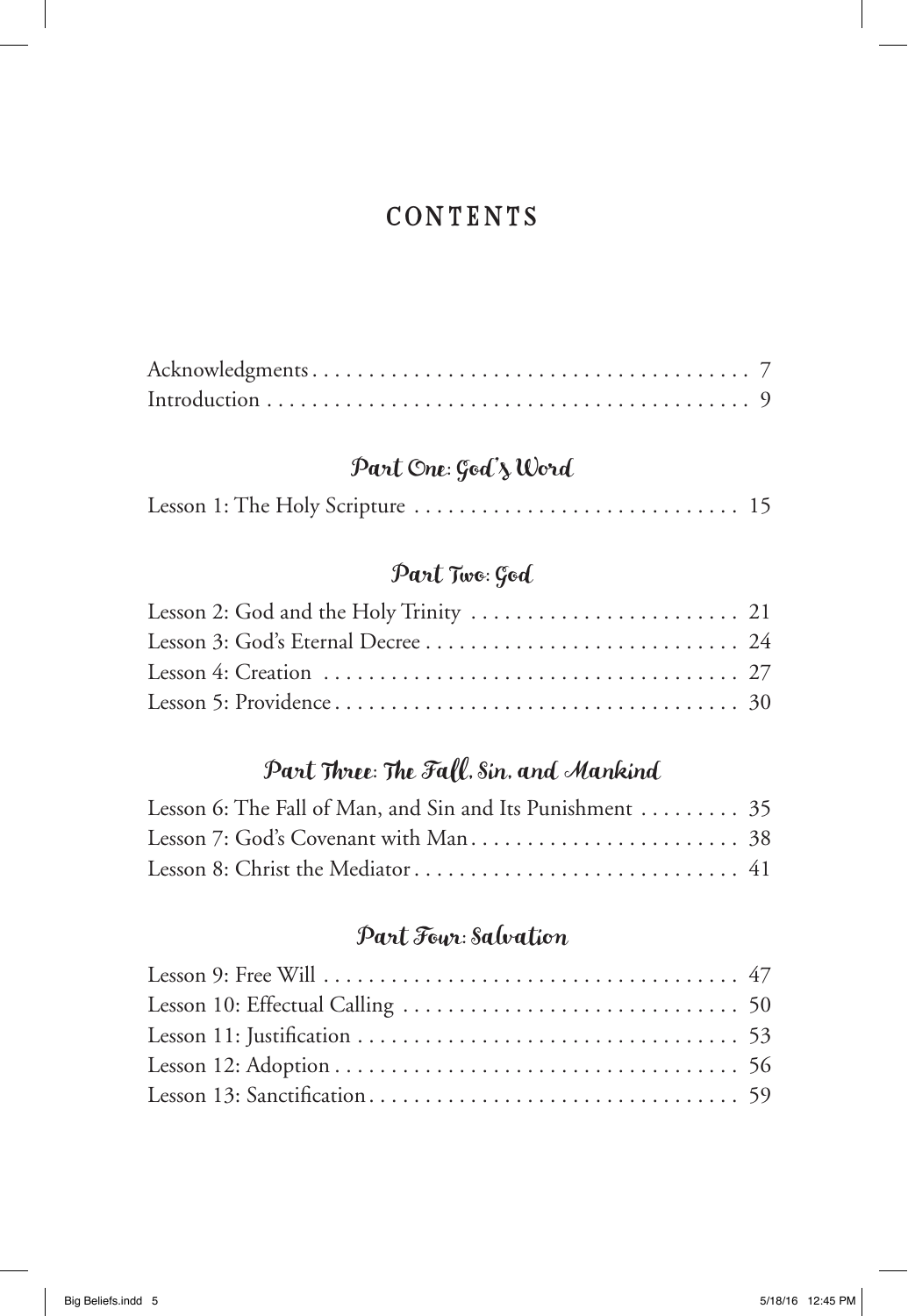#### **CONTENTS**

## Part Five: The Christian Life

| Lesson 18: The Assurance of Grace and Salvation 77        |  |
|-----------------------------------------------------------|--|
|                                                           |  |
| Lesson 20: Christian Liberty and Liberty of Conscience 83 |  |
| Lesson 21: Religious Worship and the Sabbath Day  86      |  |
|                                                           |  |
|                                                           |  |
|                                                           |  |

## Part Six: The Church

| Lesson 26: The Communion of Saints  104 |  |
|-----------------------------------------|--|
|                                         |  |
|                                         |  |
|                                         |  |
|                                         |  |
|                                         |  |

## Part Seven: The Last Things

| Lesson 32: The State of Men after Death and the   |  |
|---------------------------------------------------|--|
|                                                   |  |
|                                                   |  |
| Appendix: The Westminster Confession of Faith 135 |  |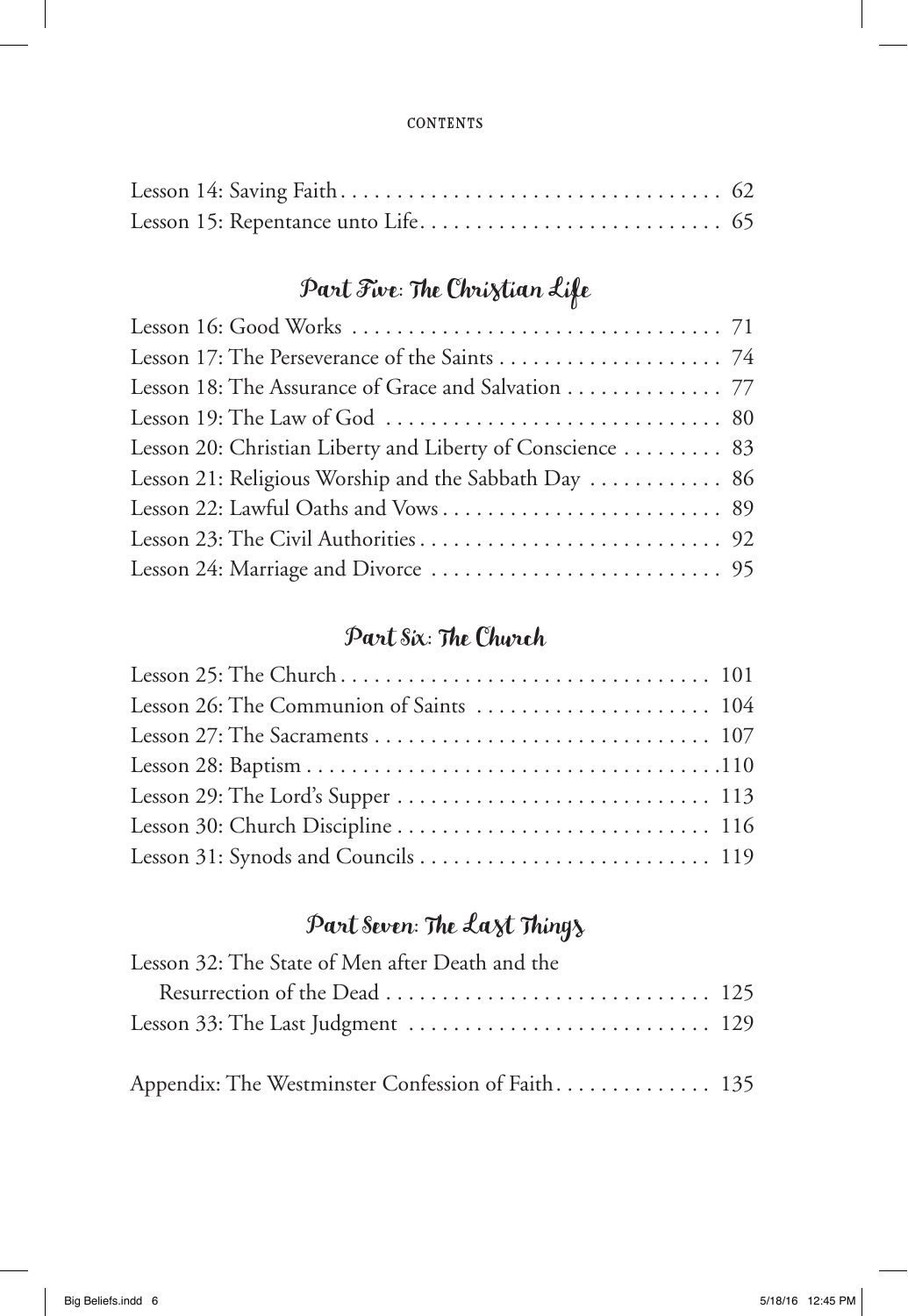## **ACKNOWLEDGMENTS**

This devotional was first created for the families of Holy Trinity Church Chicago in 2002. I am grateful to the committed core of individuals from Holy Trinity Church who assisted in developing and writing the devotionals. I am also thankful for Ian Thompson of P&R Publishing and his enthusiasm for this project, for Julia Craig for her excellent editorial assistance, and for Helen-Joy Lynerd for helping me to prepare this book for publication. I would also like to thank the Orthodox Presbyterian Church for allowing me to use the modern English version of the Westminster Confession of Faith found in the back of the book.

Finally, I want to acknowledge the children of Holy Trinity Church, Chicago—it is for your salvation that we gladly labor, counting it sweet joy!

> David R. Helm Chicago, January 2016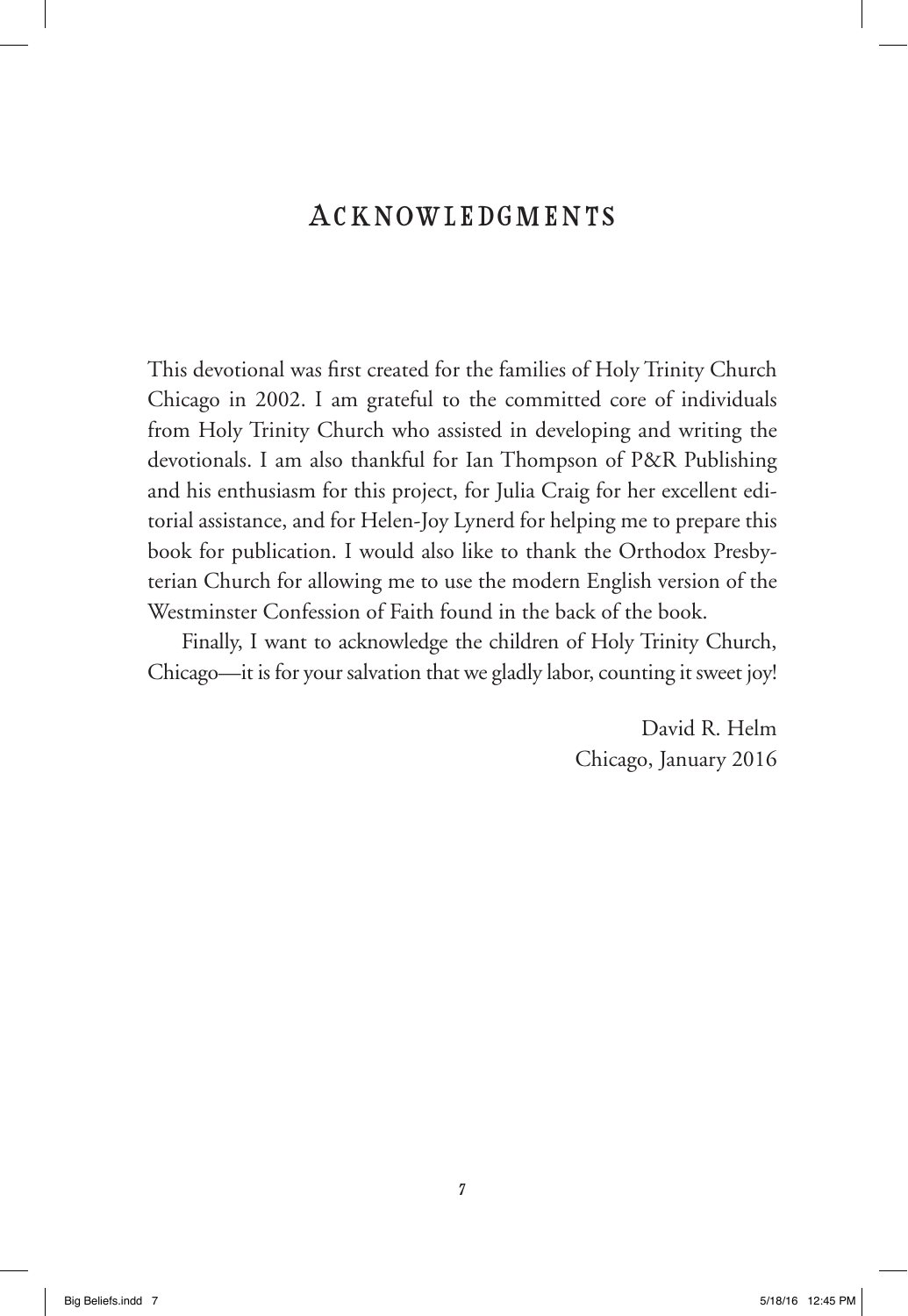## Introduction

#### YESTERDAY

About 375 years ago in London, on July 1, 1643, a group of 150 men gathered at the request of the Long Parliament. What these men could not have known then was that they would meet together for five days a week over a period of more than four years. They owe their name, "The Westminster Divines," to the place in which they labored: the Jerusalem Chamber of Westminster Abbey. The majority of the men were Puritan pastors, and they gathered in an effort to stave off a civil war. King Henry VII had declared himself, and not the pope of Rome, to be the head of the church. Therefore, Parliament commanded that this "assembly of divines" put forward, to their best understanding, the Bible's teaching on Christian doctrine, discipline, and church government. What emerged after years of study, debate, and discourse was, in part, The Westminster Confession of Faith.

So influential was their work that the Princeton theologian B. B. Warfield said of it,

In these forms of words we possess the most complete, the most fully elaborated and carefully guarded, the most perfect, and the most vital expression that has ever been framed by the hand of man, of all that enters into what we call evangelical religion, and of all that must be safeguarded if evangelical religion is to persist in the world.<sup>1</sup>

<sup>1.</sup> B. B. Warfield, *The Significance of the Westminster Standards as a Creed* (New York: Charles Scribner's Sons, 1898), 2.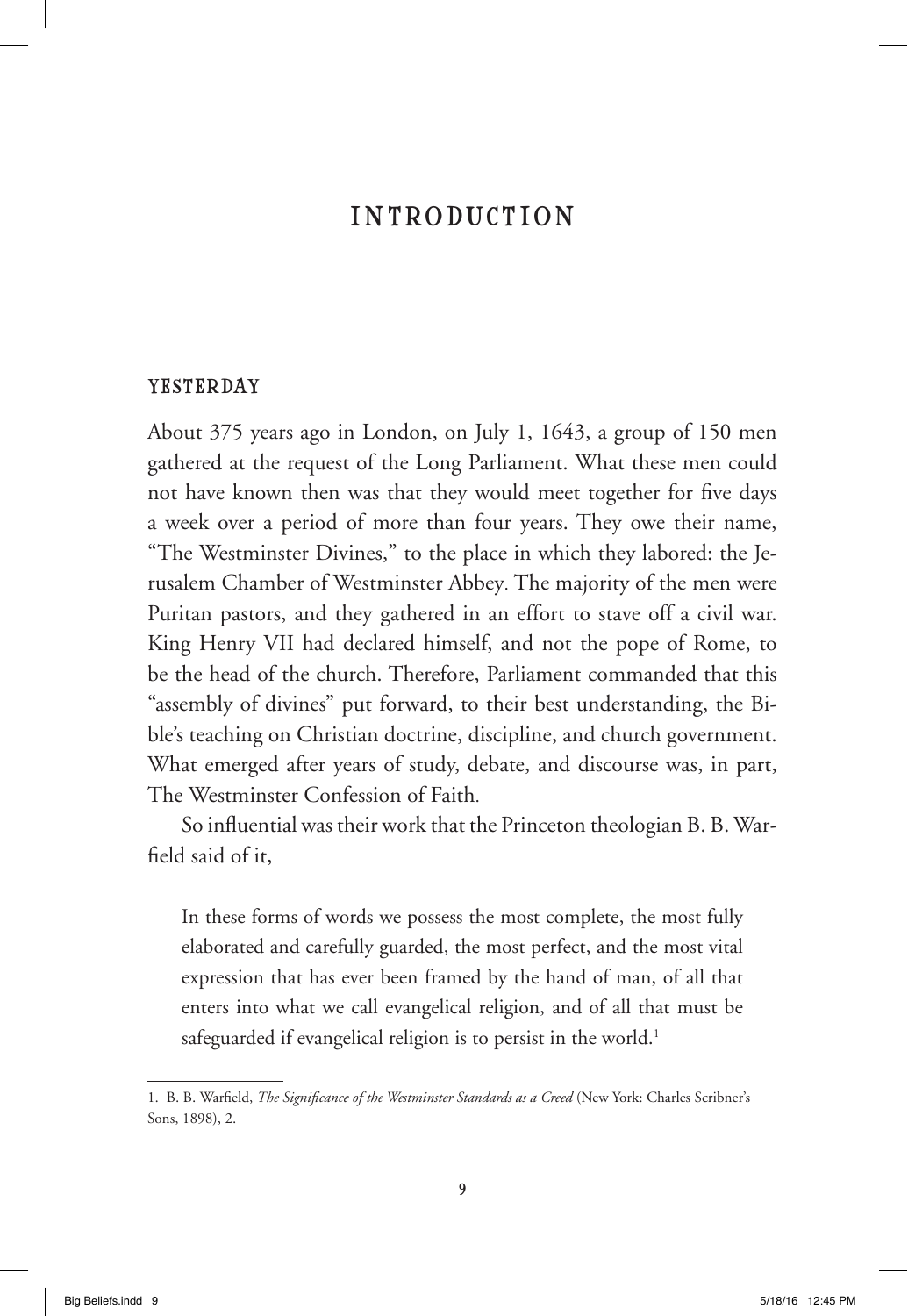#### **INTRODUCTION**

#### **TODAY**

One of the exalted privileges of the church is the opportunity to help young and eager minds to get an early grasp on Christian doctrine. At Holy Trinity Church in Chicago, we have a commitment to provide fresh gospel resources for our many young families who are attempting to instruct their children in the Christian faith. As evidence of this commitment, we have written and published *The Big Picture Devotional*, 2 a one-year family devotional that traces the plotline of the Bible. That work was our first attempt at teaching biblical theology to kids.

*Big Beliefs!* is a more recent attempt to teach theology systematically to young people. Written for children ages seven through twelve, the devotional guide traces the Westminster Confession of Faith, giving a brief overview of each of the Confession's thirty-three doctrinal headings one lesson at a time. The entire Westminster Confession of Faith is available at the back of the devotional for further study and exploration. If you desire to look more closely at any of the doctrines addressed in a lesson, just look up the parenthetical element that immediately follows the lesson's heading. The number or numbers listed there correspond to the chapter and paragraph numbers of the Confession's summary of that doctrine.

#### **TOMORROW**

Most parents find that doing family devotions with any sense of regularity is difficult. For starters, many young parents never had devotions modeled in the home in which they grew up. On top of that, most parents feel overwhelmed at the notion of doing devotions on a daily basis. They miss a few days, lose heart, and give up. Take heart! *Big Beliefs!* is written to help parents succeed and to help children so that they can face

<sup>2.</sup> David R. Helm, *The Big Picture Devotional* (Wheaton, IL: Crossway, 2014).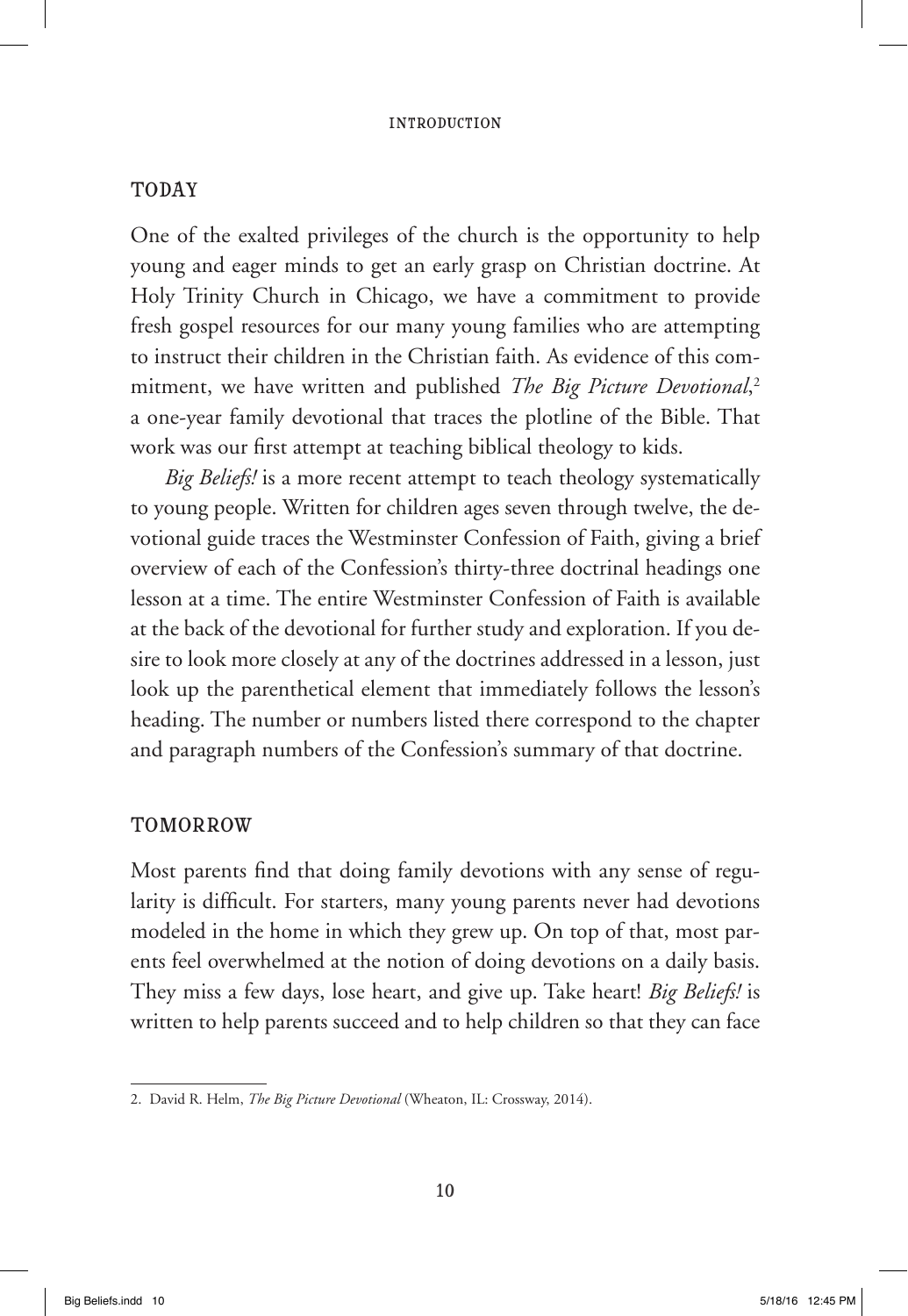#### **INTRODUCTION**

tomorrow with courage and conviction. This book can be used in three easy steps:

- 1. *Commit*. *Big Beliefs!* only requires three family devotions a week, not seven!
- 2. *Read*. Simply read aloud to your children the short Bible reading for the day along with the brief devotional paragraph that unfolds the Christian doctrine for that lesson. If you want to refer to the Westminster Confession of Faith, the reference is included in parentheses after the title of the devotional for that day.
- 3. *Discuss*. Follow up your reading by asking your children the two "Interaction and Reflection" questions that are meant to spur healthy conversation about what you learned that day.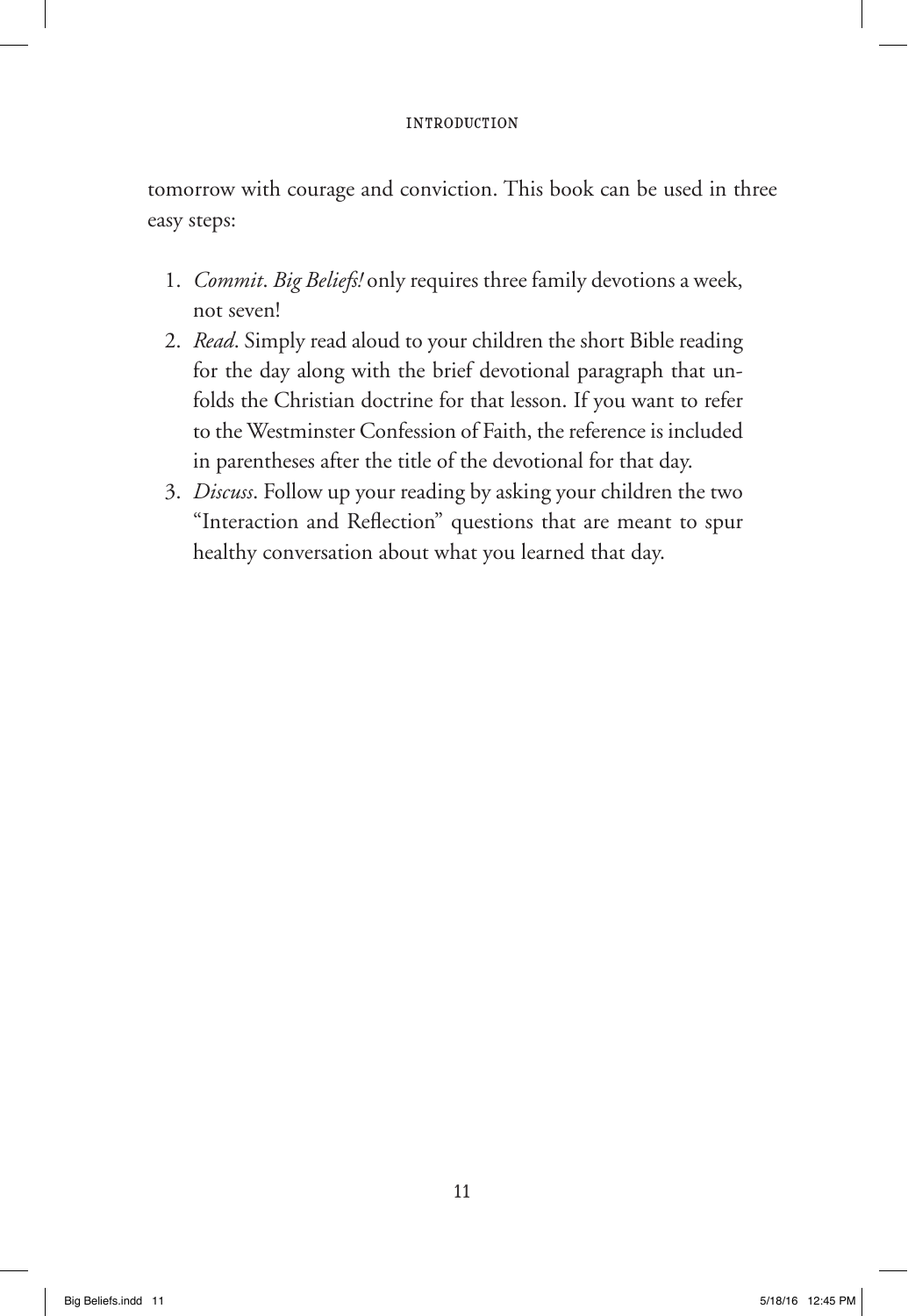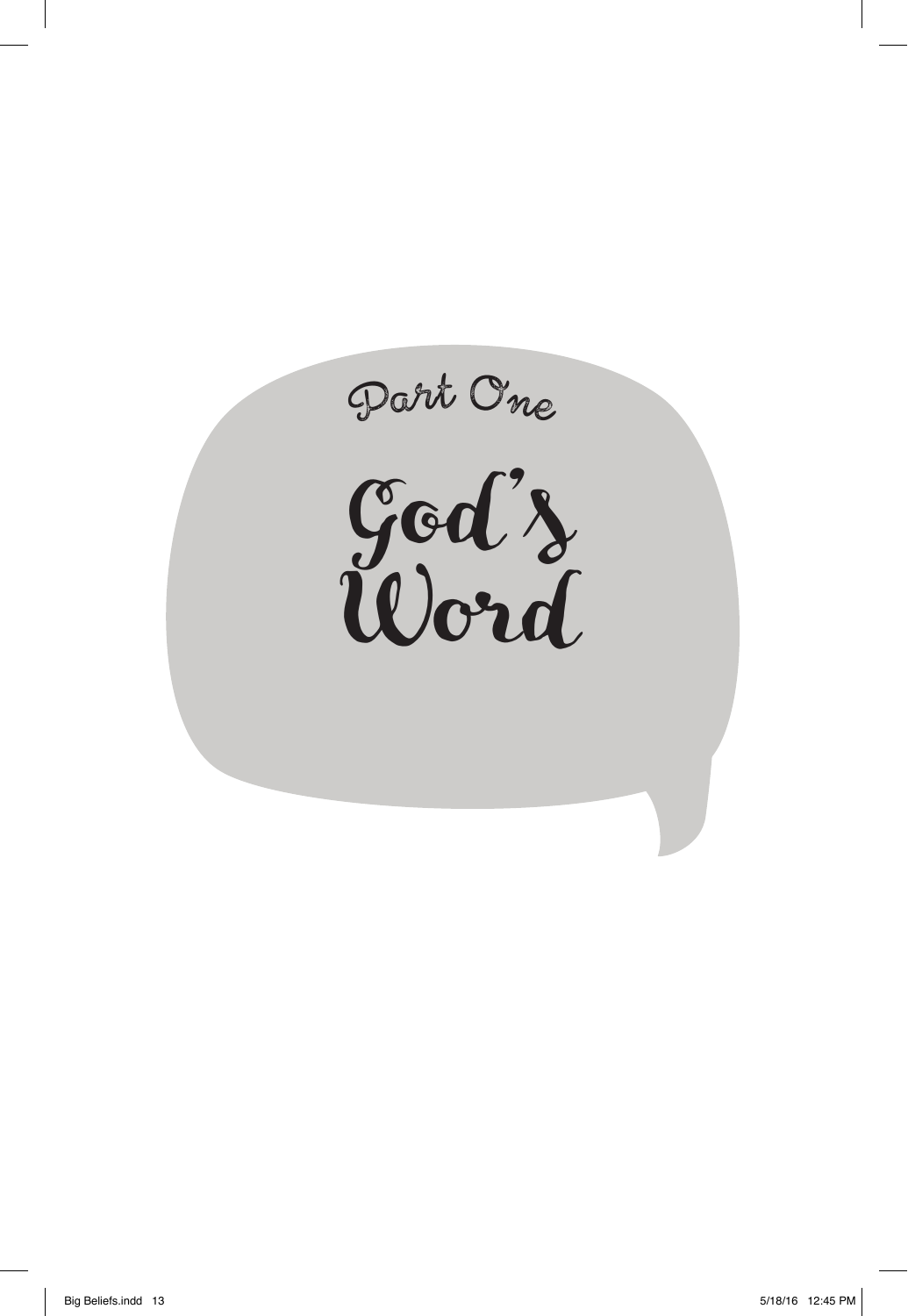## Lesson 1 ,,,,,,,,,, ,,,,,,,,, THE HOLY SCRIPTURE

### THE RECORD OF REVELATION (1.1) *1 John 1:1–4*

Abraham Lincoln was one of the greatest presidents our nation has ever known. How much do you know about this man? Where was he born? Was he short or tall? Did he have a wife and children? What was one of the greatest things he accomplished as president? How did he die? Did you ever meet Abraham Lincoln? Do you know anyone who ever met or saw him? The answer to these last two questions is no, because President Lincoln died more than 150 years ago. The only way we can know anything about him is because people who knew him and saw him recorded what they heard and saw in books and other written records. The same thing is true if you want to know about God. In the Bible, you can read about all the things that God did for his people thousands of years ago. As we begin our study through *Big Beliefs!*, remember: the Bible is the only way we can learn about God, ourselves, and God's plan of salvation.

INTERACTION SANDER REFLECTION

• In the coming lessons we will be learning exciting stuff about Christian doctrine using the Westminster Confession of Faith. The writers of the Confession began by answering the question "What is the Bible?" Why do you think they started with the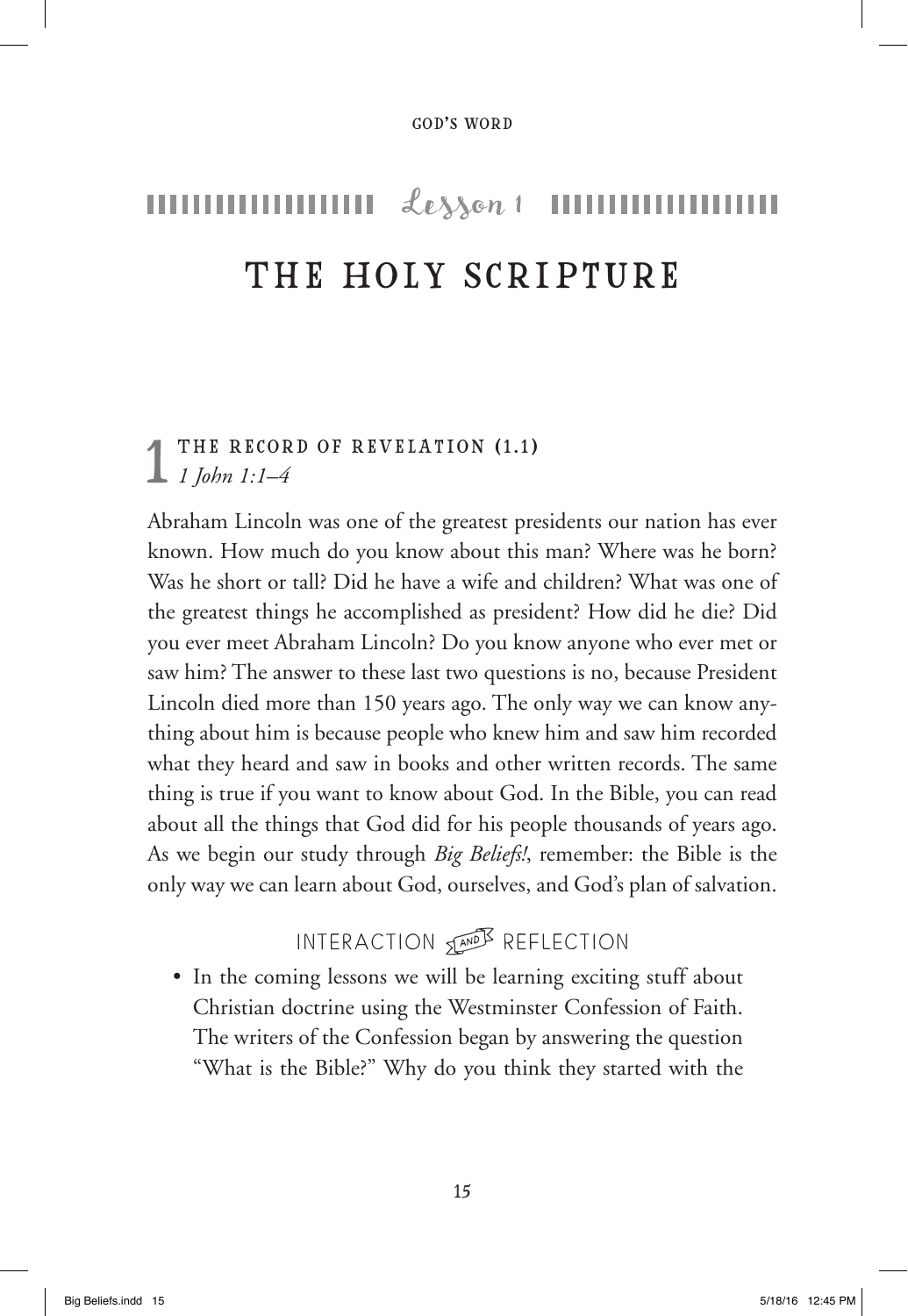#### God's Word

Bible rather than God or people? *(The Bible is where we need to go to learn the answers to other questions.)*

• Take a moment to pray—ask God to reveal great things to you as we study the Bible.

# **2** THE GUIDE TO SALVATION  $(1.5-7)$ <br>What kind of book would you read to learn *Psalm 19*

What kind of book would you read to learn how to make a pizza? (A cookbook.) What kind of book would you use if you wanted to learn the meaning of a new word? (A dictionary.) Every book has a purpose, and some of our favorite books are the ones that tell an exciting story, like *The Hobbit* or *Charlie and the Chocolate Factory*. What about the Bible? What should we expect to find when we open and read it? Although there are many exciting stories (but no recipes), the primary purpose of the Bible is to teach us about God and his plan of salvation for the world. In the Bible, we read amazing stories about what God did in the past with his people. Best of all, we learn that God sent his Son, Jesus, to save us, and we discover how the good news about Jesus spread to the whole world.

So far we have learned two very important things: first, the Bible is the book that we read to learn about God, and second, it is the book that teaches us about God's plan of salvation.

## INTERACTION SANDER REFLECTION

• We are going to see two ideas come up again and again in the Westminster Confession of Faith: God is King and Ruler over all (the supremacy of God over all things) and God gets the praise when we are saved (his glory to be received by our salvation). How have these two ideas already been hinted at in these first two devotionals?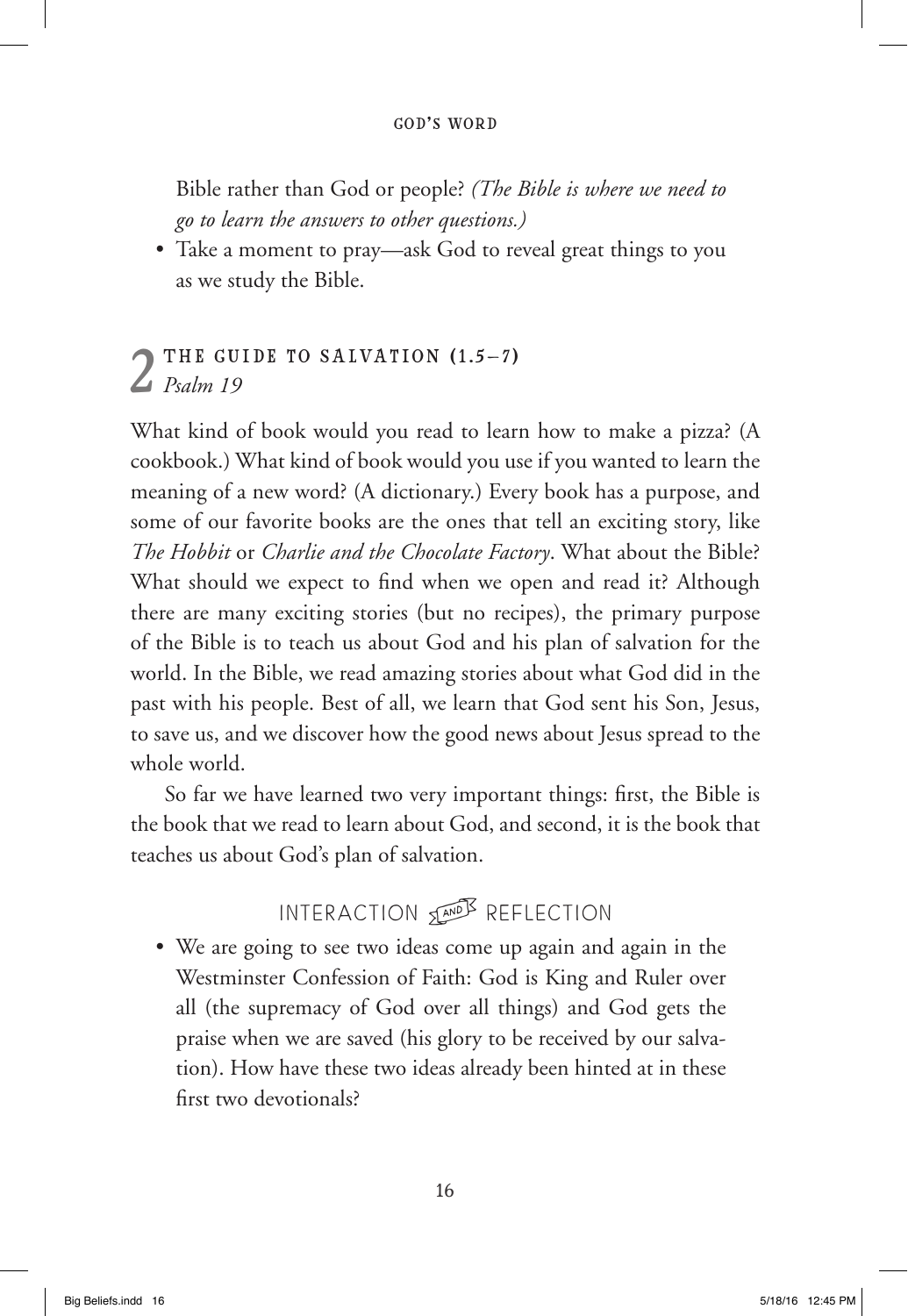• If we didn't have the Bible, how much would we really know about God's being King and Ruler over all and his glorious plan of salvation?

## LISTENING TO THE WORD OF GOD (1.4) *Deuteronomy 6:1–9*

Did you know that some scientists spend entire days just listening? They use very expensive equipment that allows them to listen to radio waves coming from other parts of the universe. What they hear may one day be used to help other scientists to make important discoveries. As Christians, we believe that we are to listen very closely to what God says in the Bible. We believe that God has spoken to us in the words of the Bible. The Bible is the Word of God. We can be thankful that God has given us his Word, because it reveals everything that God wants us to know about how to live as his people in this world. If you want to know who God is, who we are, and how we come to know God, then pay close attention to the Bible.

## INTERACTION SANDER REFLECTION

- We have been learning about the Bible. We have discovered how important it is and why we should be thankful to have it. Do you think there is any other book quite like the Bible? What are some questions that you or I might have about life that the Bible can answer?
- If you have small children, today is a good day to sing a song like "The B-I-B-L-E" or "Jesus Loves Me."